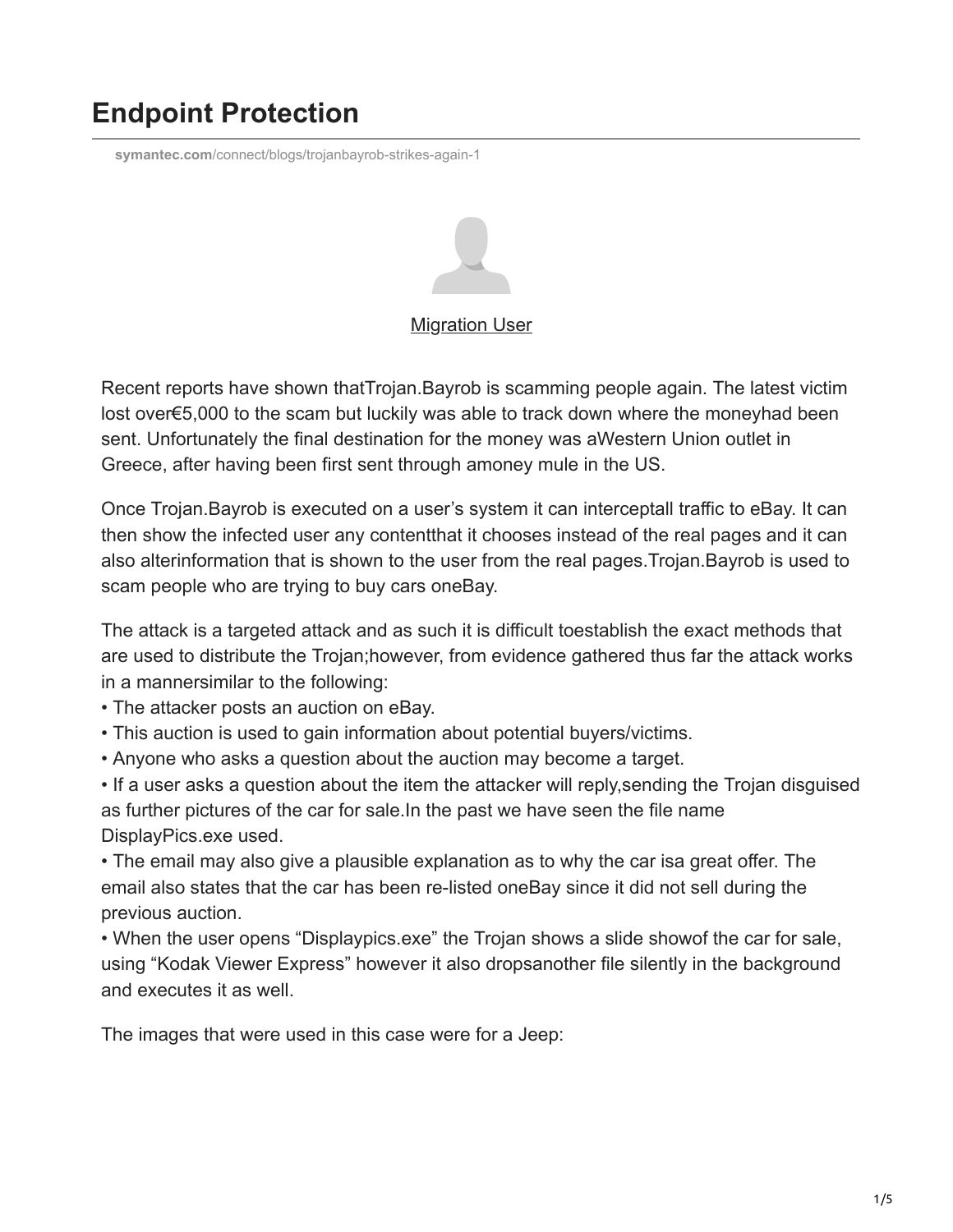

**Click for larger image**

At this point the Trojan is running in the background. All trafficdestined for eBay.com is now silently intercepted by the Trojan. Then adecision is made as to whether the infected user should be shown thereal eBay pages or if fake eBay pages should be displayed instead.Anytime the infected user tries to view pages that are related to thecar they are interested in buying, the Trojan will make the decision toshow fake pages instead of the real eBay pages. These fake pages canshow a variety of fake information, including inflated ratings for theseller and fake positive feedback for the seller.

The Trojan is specifically designed to make sure that the user does notnotice any difference between the real content and the altered contentthat the Trojan returns. This all leads the infected user to trust thatthe car auction and seller are trustworthy and to proceed to buy thecar. While the auction looks completely legitimate on the infecteduser's machine, if the same auction is viewed from a non-infectedmachine the difference can be seen immediately.

For example, here is a screen shot taken from an infected user's machine: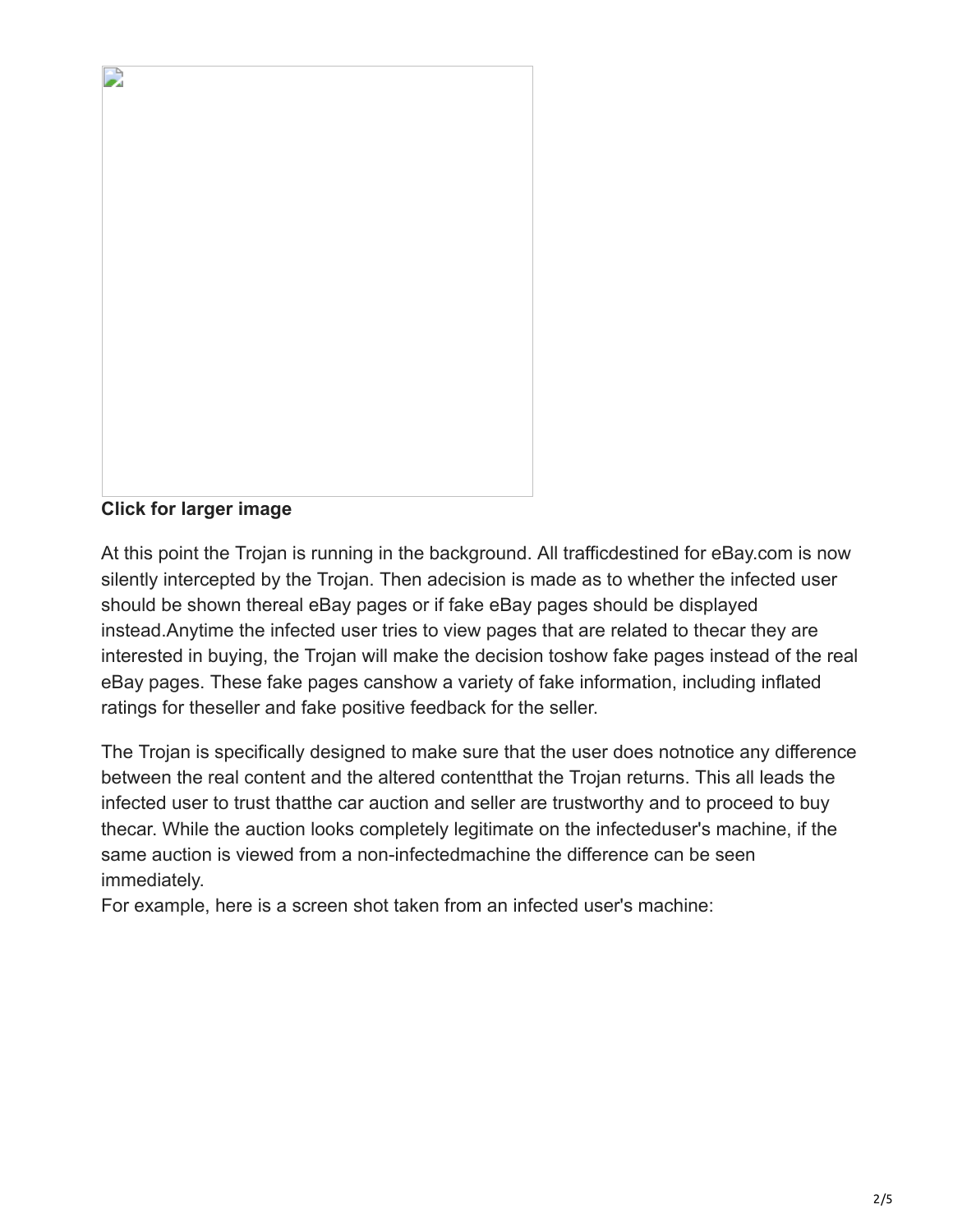

**Click for larger image**

In this shot the Trojan has silently altered the page returned fromeBay, it shows that the seller has a feedback rating of 13, howeverwhen viewed from a non-infected machine the seller had a feedback ofjust 1.

Since it was first discovered in March the Trojan has been underfurther development. The Trojan can now intercept and alter trafficdestined for sites other than eBay! The ability to intercept trafficfor the following sites has been added to the new version of the Trojan:

- www.carfax.com
- www.autocheck.com
- wwwapps.ups.com
- escrow.com
- my.escrow.com
- ecart.escrow.com
- www.escrow.com

This is very worrying as it shows the lengths that the Bayrob gangwill go to in order to convince infected users that what they areseeing is real. Now even if a (infected) shopper is very cautious anddecides to check the car out at sites outside of eBay (in this casecarfax.com or autocheck.com) they will receive fake results also.

It is also very interesting to see that traffic for ups.com is alsointercepted; can the Trojan also show fake information about apackages' delivery status? We have not been able to confirm this as yetbut it would fit with the pattern of this Trojan.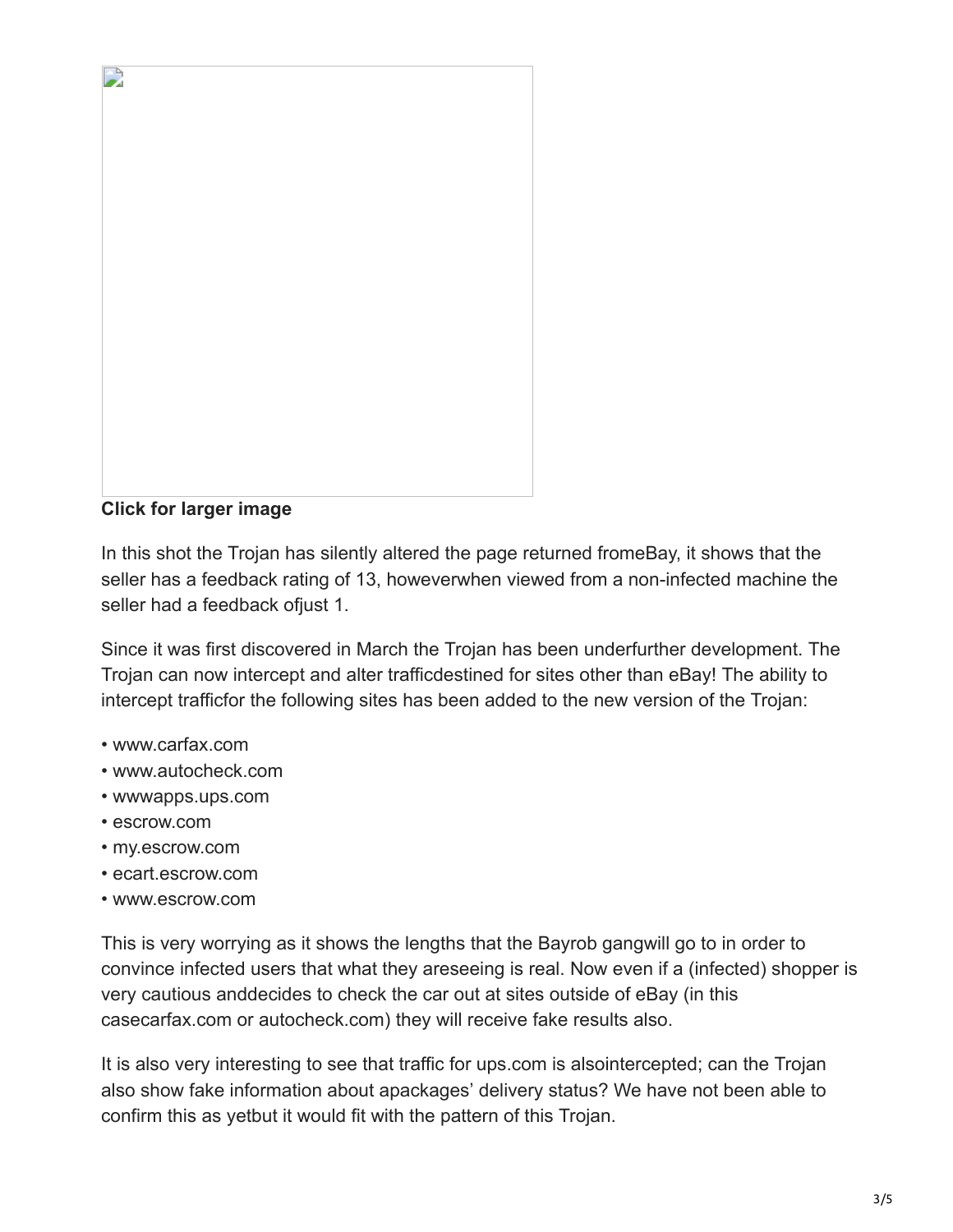The site escrow.com has also fallen into the crosshairs of thisTrojan. It appears that even if the user wished to pay via the escrowsite so as to protect their money, the gang behind Trojan.Bayrob willbe able to detect this and intercept or alter that traffic also.

Of course the Trojan can still intercept traffic destined for the following eBay sites also just as it could before:

- my.ebay.com
- cgi.ebay.com
- offer.ebay.com
- feedback.ebay.com
- motors.search.ebay.com
- search.ebay.com
- us.ebayobjects.com
- pages.ebay.com
- pages.motors.ebay.com
- motors.listings.ebay.com
- cgi1.ebay.com

From analysis of the sample involved in this case it is clear thatthis was a targeted attack against a single user. This can be seen dueto the fact that there are specific details related to the victimembedded in the executable. This means that every time the gang want toscam a new victim they create a new, slightly different, Trojan thatcontains the specific details of the new victim. This shows that thegang behind this Trojan are very involved in each particular scam thatis perpetrated.

The most recent case of the fraud sheds more light on how the scamworks and what happens to the money after the auction has ended. Moneymules in the US are recruited before the scam takes place so that thevictim will not be suspicious about the destination of the money forthe auction. Most people would be sceptical of sending money to Greecefor a car on sale in the US for example. By using money mules in the USthe scammers avoid raising suspicions about the auction until the moneyhas already been delivered to the attackers via the mules. I suspectthat the attackers did not collect the money in Greece themselves butrecruited other people to collect these payments also. Money mules normally receive funds to their own bona fide USaccounts then withdraw it in

cash and send it to the operators of thescam via Western Union (in this case) taking a percentage of the amountfor their part. The mules are often recruited in work-from-home typescams – much has already been written on that subject elsewhere.

In the latest disclosed case the victim realized they had beeninfected by the Trojan when the user posted to the eBay forum stating ascam had occurred. When other eBay users checked the details of the bidthey informed the user that they were seeing different information ontheir computers than what was being shown on the infected machine.